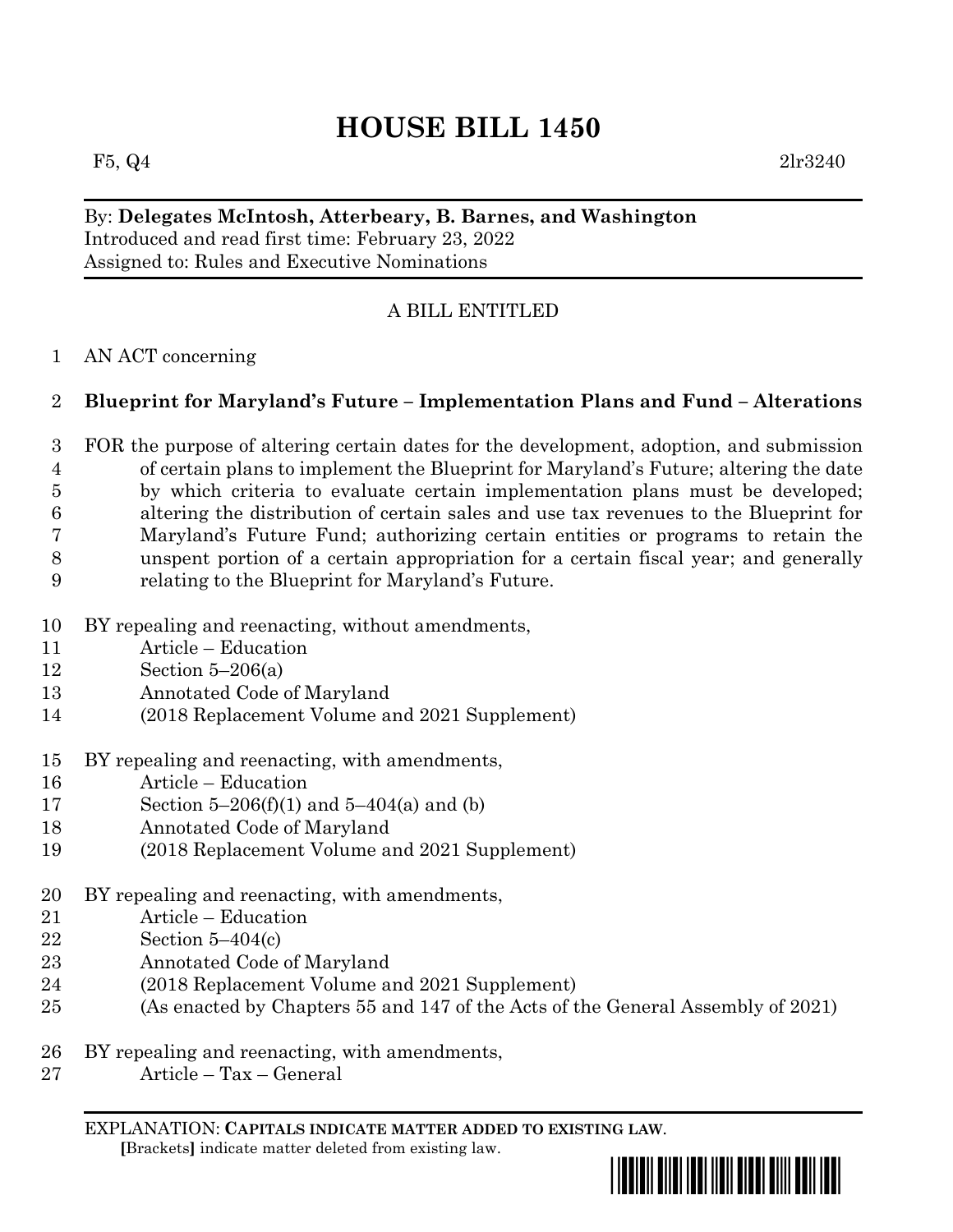| $\mathbf 1$<br>$\overline{2}$<br>3 | Section 2-1302.1<br>Annotated Code of Maryland<br>(2016 Replacement Volume and 2021 Supplement)                                                                                                                                                                                                                                        |
|------------------------------------|----------------------------------------------------------------------------------------------------------------------------------------------------------------------------------------------------------------------------------------------------------------------------------------------------------------------------------------|
| $\overline{4}$<br>5                | (As enacted by Chapter 9 of the Acts of the General Assembly of the 2021 Special<br>Session)                                                                                                                                                                                                                                           |
| 6<br>7<br>8<br>9<br>10             | BY repealing and reenacting, with amendments,<br>Article - Tax - General<br>Section $2-1303$<br>Annotated Code of Maryland<br>(2016 Replacement Volume and 2021 Supplement)                                                                                                                                                            |
| 11<br>12                           | SECTION 1. BE IT ENACTED BY THE GENERAL ASSEMBLY OF MARYLAND,<br>That the Laws of Maryland read as follows:                                                                                                                                                                                                                            |
| 13                                 | <b>Article - Education</b>                                                                                                                                                                                                                                                                                                             |
| 14                                 | $5 - 206.$                                                                                                                                                                                                                                                                                                                             |
| 15                                 | In this section, "Fund" means the Blueprint for Maryland's Future Fund.<br>(a)                                                                                                                                                                                                                                                         |
| 16                                 | The Fund consists of:<br>(f)                                                                                                                                                                                                                                                                                                           |
| 17<br>18<br>19                     | Revenue distributed to the Fund under Title 9, Subtitles 1D and 1E of<br>(1)<br>the State Government Article and $\S$ 2-4A-02, 2-605.1, [2-1302.1,] and 2-1303 of the Tax<br>- General Article;                                                                                                                                        |
| 20                                 | $5 - 404.$                                                                                                                                                                                                                                                                                                                             |
| 21<br>22<br>23                     | The Board shall develop a Comprehensive Implementation Plan to<br>(1)<br>(a)<br>implement the Blueprint for Maryland's Future, considering any input provided by<br>interested stakeholders in the State.                                                                                                                              |
| 24<br>25<br>26<br>27               | The Comprehensive Implementation Plan shall include a timeline for<br>(2)<br>implementation of the Blueprint for Maryland's Future with key milestones to be achieved<br>by each State or local government unit required to implement an element of the Blueprint<br>for Maryland's Future for each year of the implementation period. |
| 28<br>29                           | The Comprehensive Implementation Plan shall include the intended<br>(3)<br>outcomes that the Blueprint for Maryland's Future will achieve.                                                                                                                                                                                             |
| 30<br>31                           | The Comprehensive Implementation Plan shall be adopted by<br>(4)<br>(i)<br>the Board no later than [February 15, 2022] DECEMBER 1, 2022.                                                                                                                                                                                               |
| 32<br>33                           | Any changes to the Comprehensive Implementation Plan shall<br>(ii)<br>be adopted by the Board no later than August 1 of each year.                                                                                                                                                                                                     |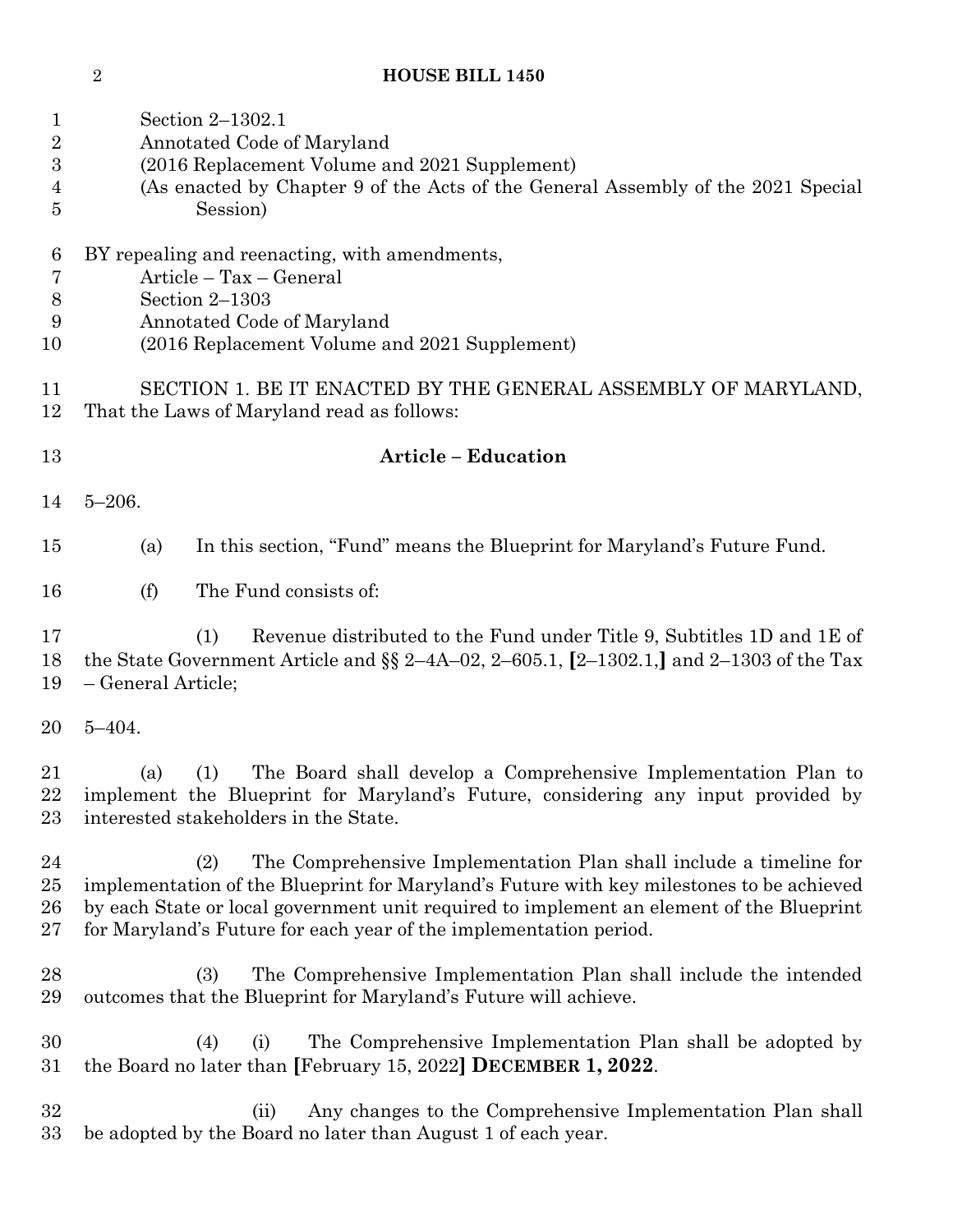#### **HOUSE BILL 1450** 3

 (b) (1) The Board shall adopt guidelines for entities required to submit and carry out implementation plans under this section that include establishing a maximum page length, including appendices, for implementation plans.

 (2) State and local government units responsible for implementing an element of the Blueprint for Maryland's Future shall develop implementation plans consistent with the Comprehensive Implementation Plan that describe the goals, objectives, and strategies that will be used to improve student achievement and meet the Blueprint for Maryland's Future recommendations for each segment of the student population.

 (3) (i) **[**After February 15, 2022, and no later than April 1, 2022**] ON OR BEFORE SEPTEMBER 1, 2022**, the Department shall develop criteria to be used to recommend approval or disapproval of local school system implementation plans and release of funds under this subtitle.

14 (ii) The criteria shall be submitted for approval to the Board.

 (c) (1) (i) 1. Except as provided in subsubparagraph 2 of this subparagraph, each unit responsible for developing an implementation plan under this section shall submit the plan to the Board for approval on or before **[**June 15, 2022**] MARCH 15, 2023**.

 2. The Juvenile Services Education Program Superintendent shall submit the plan to the Board for approval on or before June 15, 2023.

 (ii) Each local school system shall submit a copy of its plan to the Department for review and a recommendation of approval or disapproval.

 (2) Governmental units shall submit implementation plans on elements of the Blueprint for Maryland's Future under this subsection, including:

 (i) Plans from each local school system to implement each element of the Blueprint for Maryland's Future, including how to:

27 1. Adapt curriculum, instruction, and the organization of the school day to enable more students to achieve college and career readiness by the end of 10th grade, to provide students with needed services including community–partnered behavioral health services if appropriate, and to identify students who are falling behind and develop a plan to get them back on track;

 2. Close student achievement gaps listed under §  $33 \quad 5-408(a)(2)(i)$  of this subtitle within the local school system;

 3. Avoid the disproportionate placement of students with particular racial, ethnic, linguistic, economic, or disability status characteristics with novice teachers or teachers providing instruction in fields in which they lack expertise; and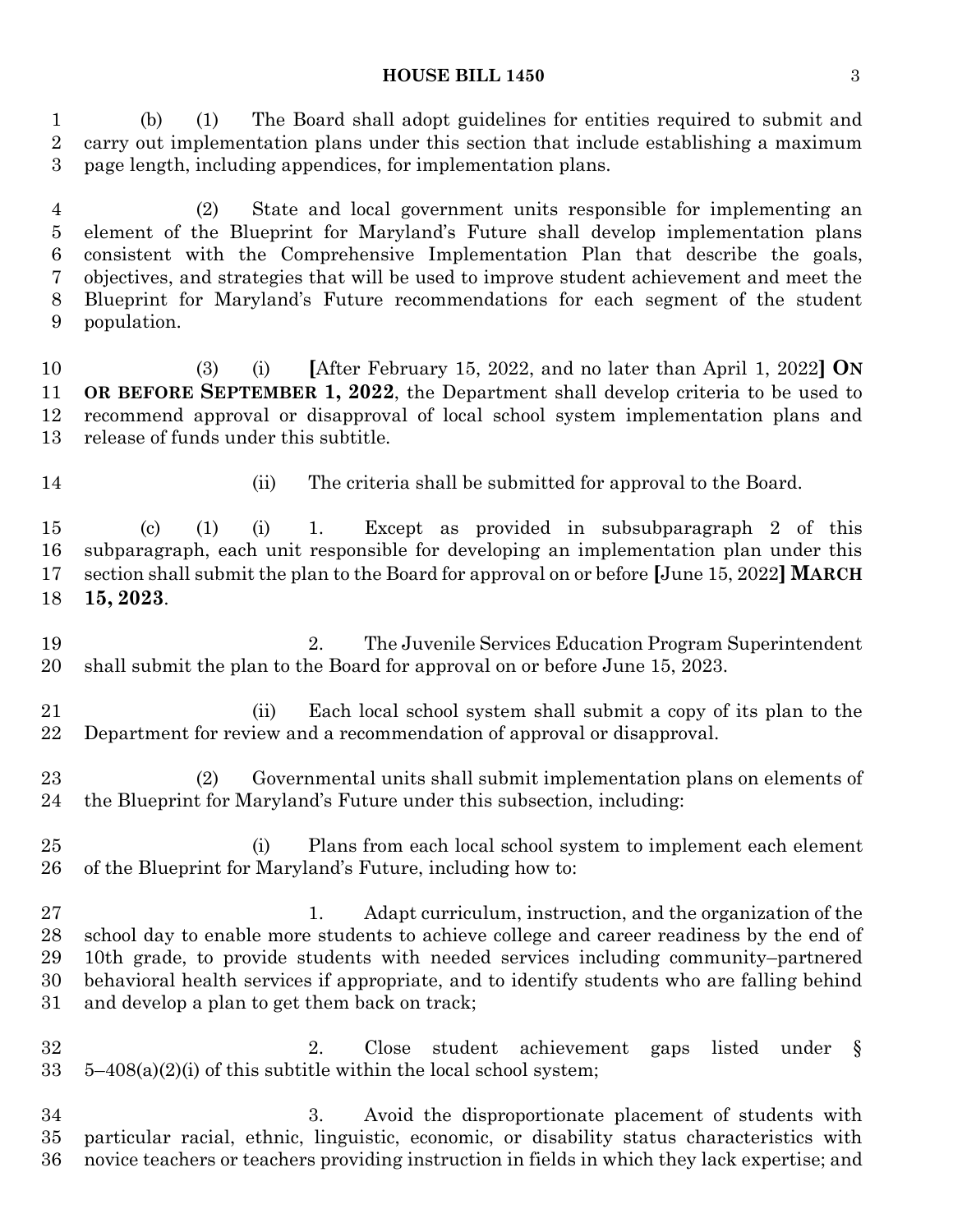4. Use additional funds for teacher collaborative time in accordance with Title 6, Subtitle 10 of this article prioritized based on availability of a sufficient number of high–quality teachers; (ii) The joint plan of the Department and the Maryland Higher Education Commission for teacher preparation and training that meets the requirements under Title 6 of this article; (iii) A plan from the Department for the expansion and coordination of Judy Centers under § 5–230 of this title and a plan for the expansion of community–based family support centers under Title 9.5, Subtitle 10 of this article; (iv) The Department's plan for selection, assembly, and deployment of expert review teams under § 5–411 of this subtitle; (v) The Department's plan for implementing the teacher career ladder and training Maryland teachers, school leaders, and administrators under Title 6, Subtitle 10 of this article; (vi) The Career and Technical Education Committee plan for developing rigorous CTE pathways under § 21–207 of this article; (vii) Plans from each local school system on proposed memoranda of understanding for prekindergarten in accordance with § 7–1A–05 of this article; (viii) A plan from the Juvenile Services Education Program Superintendent on the proposed education of juveniles under Title 9, Subtitle 6 of the Human Services Article; and 22 (ix) Any other implementation plans the Board determines are necessary. (3) An implementation plan submitted to the Board for approval under this section shall be: (i) Consistent with the developed guidelines and, if applicable, the approved criteria under subsection (b) of this section; and (ii) Concise and focused on the measures taken and the measures to be taken to implement and achieve the Blueprint's goals. (4) A responsible government unit shall amend the implementation plan until it is approved by the Board. **Article – Tax – General**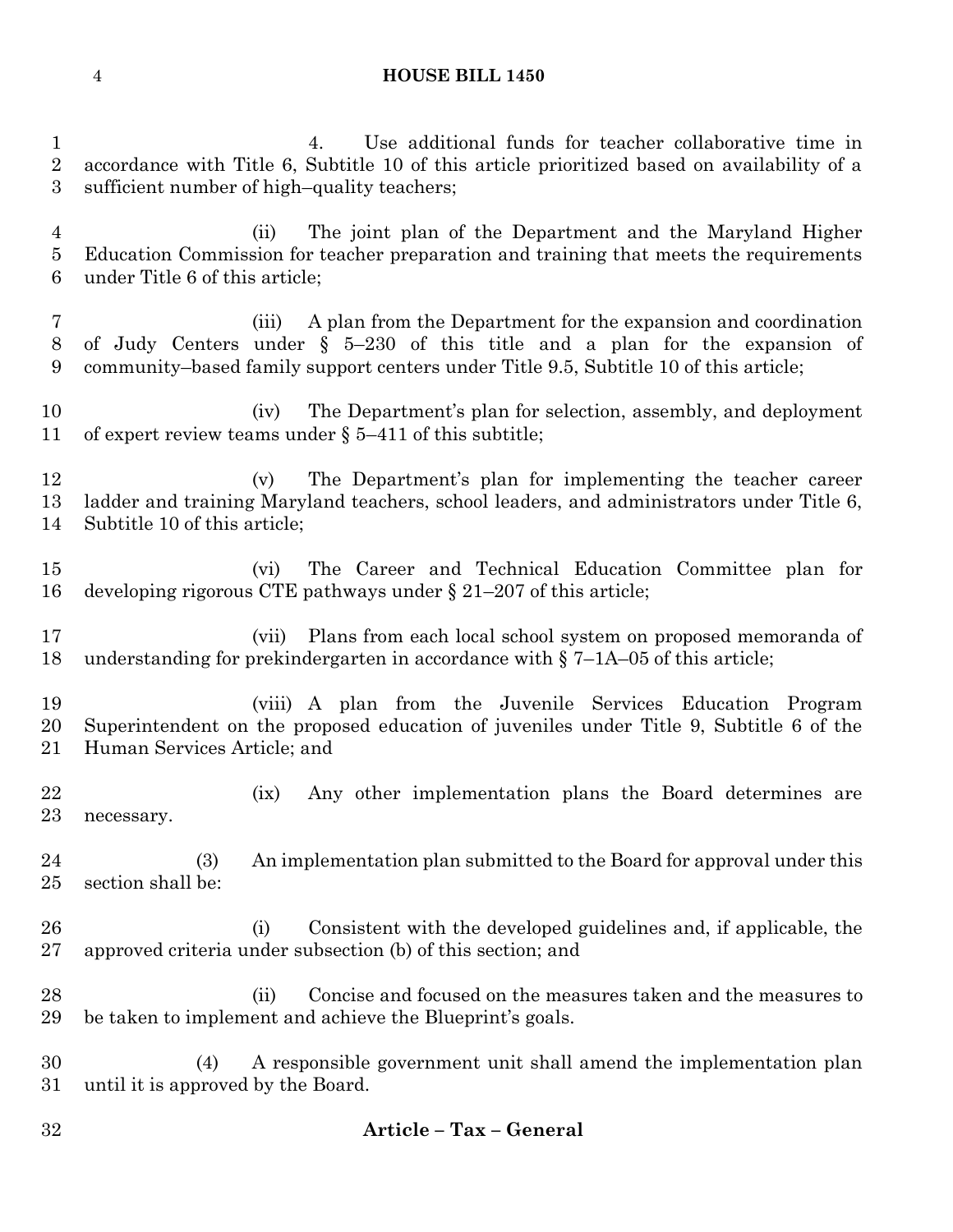#### **HOUSE BILL 1450** 5

2–1302.1.

 After making the distributions required under §§ 2–1301 and 2–1302 of this subtitle, of the sales and use tax collected**[**:

 (1)**]** under § 11–104(c) and (c–1) of this article on short–term vehicle rentals and peer–to–peer car sharing, the Comptroller shall distribute:

 **[**(i)**] (1)** 45% to the Transportation Trust Fund established under § 3–216 of the Transportation Article; and

 **[**(ii)**] (2)** the remainder to the Chesapeake and Atlantic Coastal Bays 2010 Trust Fund**[**; and

 (2) on the sale or use of a digital product or digital code under Title 11 of this article the Comptroller shall distribute 100% to the Blueprint for Maryland's Future Fund established under § 5–206 of the Education Article**]**.

2–1303.

 **[**(a)**]** After making the distributions required under §§ 2–1301 through 2–1302.1 of this subtitle, the Comptroller shall pay:

 (1) revenues from the hotel surcharge into the Dorchester County Economic Development Fund established under § 10–130 of the Economic Development Article;

 (2) **[**subject to subsection (b) of this section,**]** to the Blueprint for Maryland's Future Fund established under **[**§ 5–219**] § 5–206** of the Education Article, **[**revenues collected and remitted by**] THE FOLLOWING PERCENTAGE OF THE REMAINING SALES AND USE TAX REVENUES**:

- 
- **[**(i) a marketplace facilitator; or

 (ii) a person that engages in the business of an out–of–state vendor and that is required to collect and remit sales and use tax as specified in COMAR 03.06.01.33B(5);**]**

- **(I) FOR FISCAL YEAR 2023, 12.3%;**
- **(II) FOR FISCAL YEAR 2024, 12.5%;**
- **(III) FOR FISCAL YEAR 2025, 12.9%;**
- **(IV) FOR FISCAL YEAR 2026, 13.3%; AND**